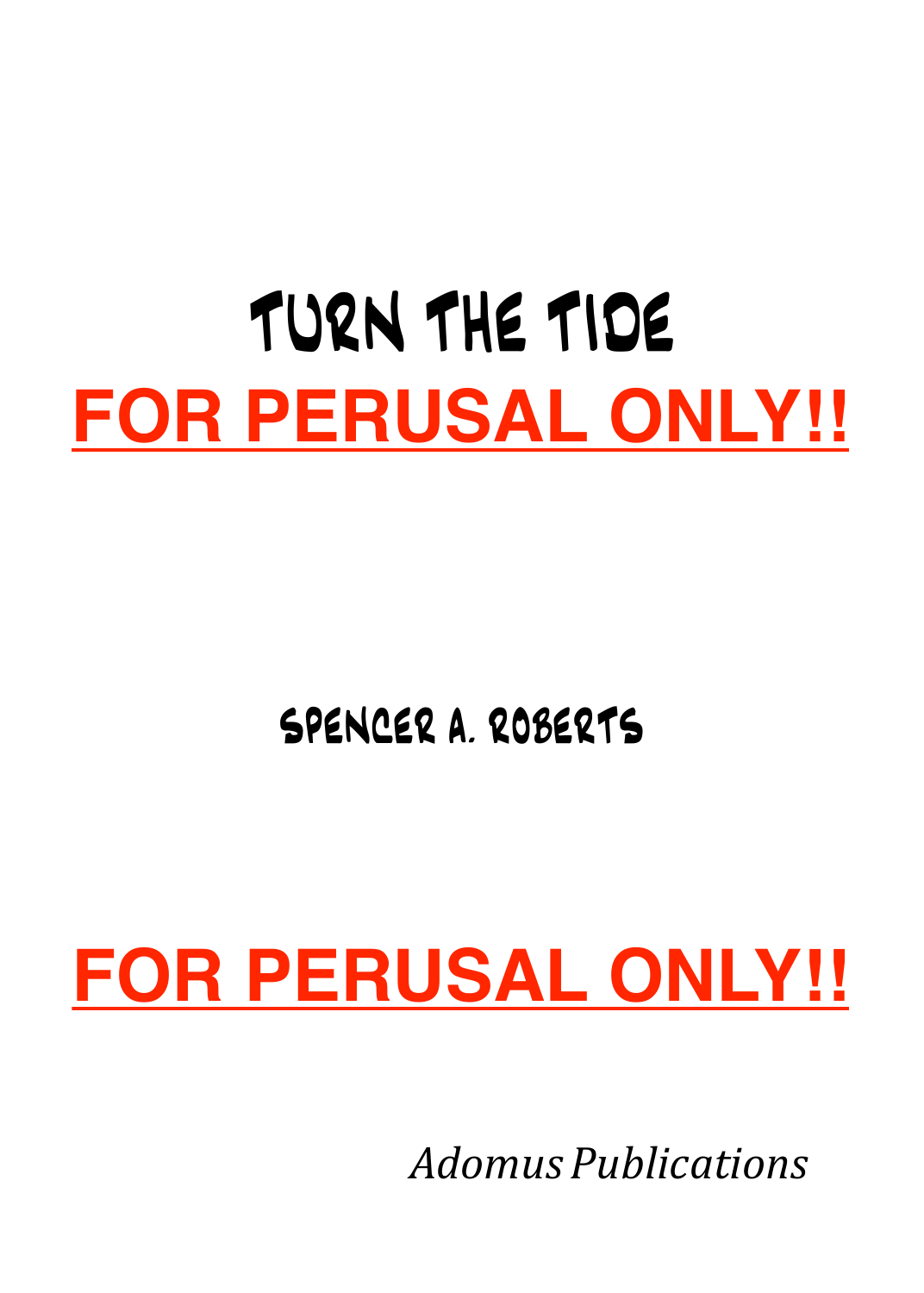#### **Turn The Tide – Lyrics**

Stop'd workin' nine to five in the city,

Lost my girl cuz she didn't wanna go steady,



Somebody please take me away, Please won't you stand by my side. I'm tired of livin' this way, Please won't you help me turn the tide. Stop'd workin' nine to five in the city, Barely breakin' even caught a bus cost me two fitty, Won't look back gotta push on keep rollin',

Livin' in the promised land but my freedom's been stolen.

Somebody please take me away,



Please won't you help me turn the tide.

*Adomus Publications https://www.adomuspublications.com adomuspublications@gmail.com*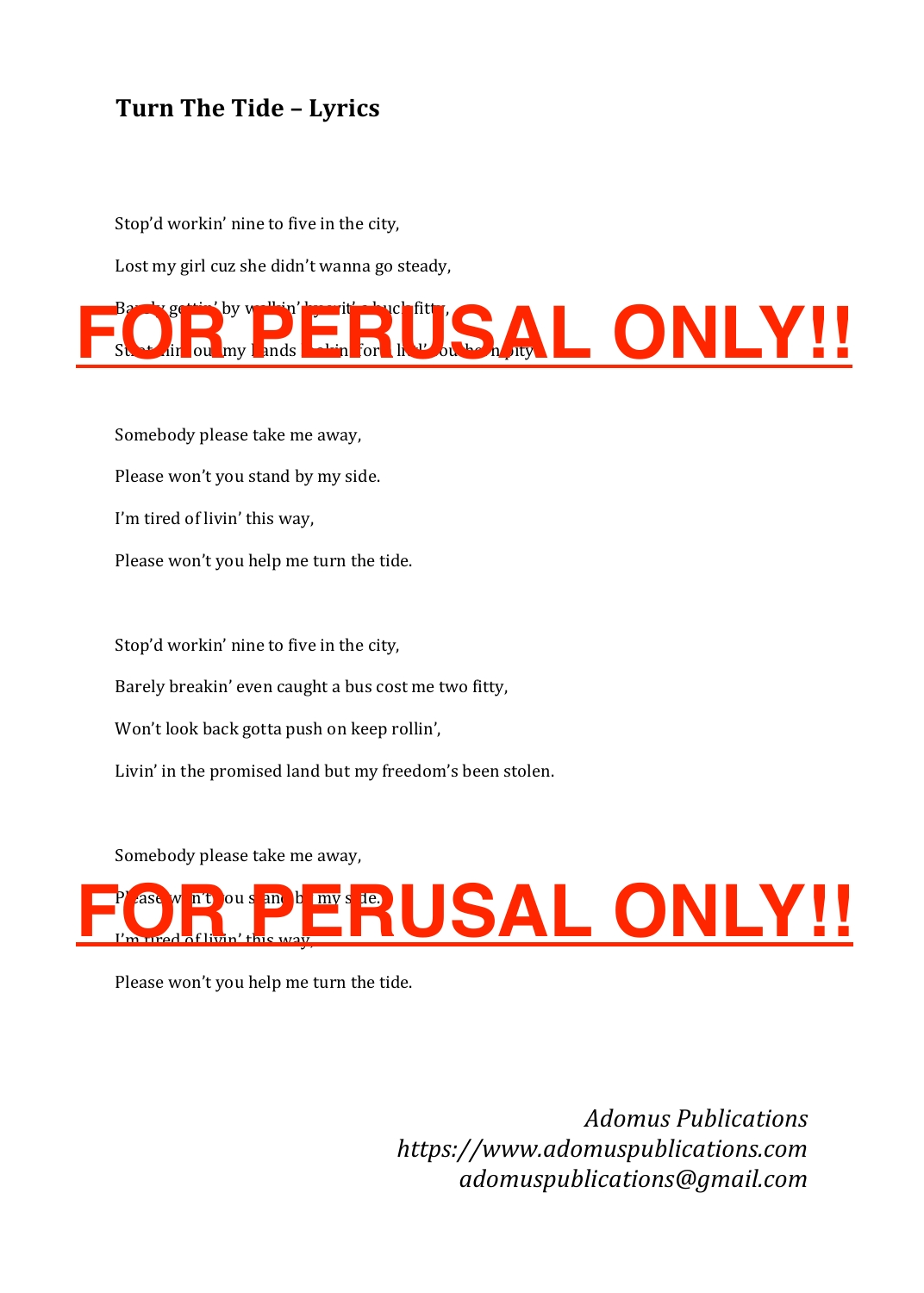Score

### TURN THE TIDE



Copyright © 2019 Spencer A. Roberts All rights reserved. Adomus Publications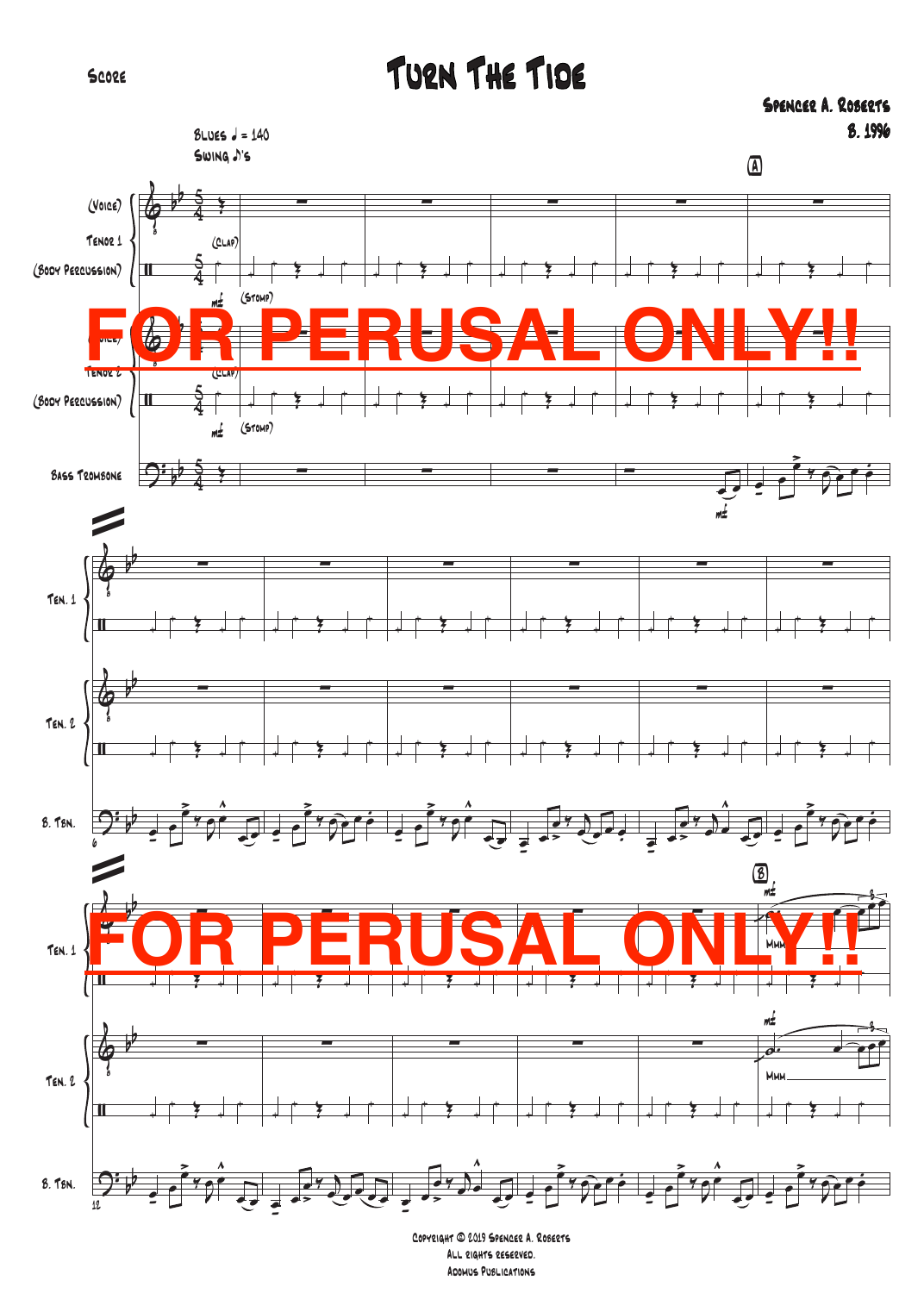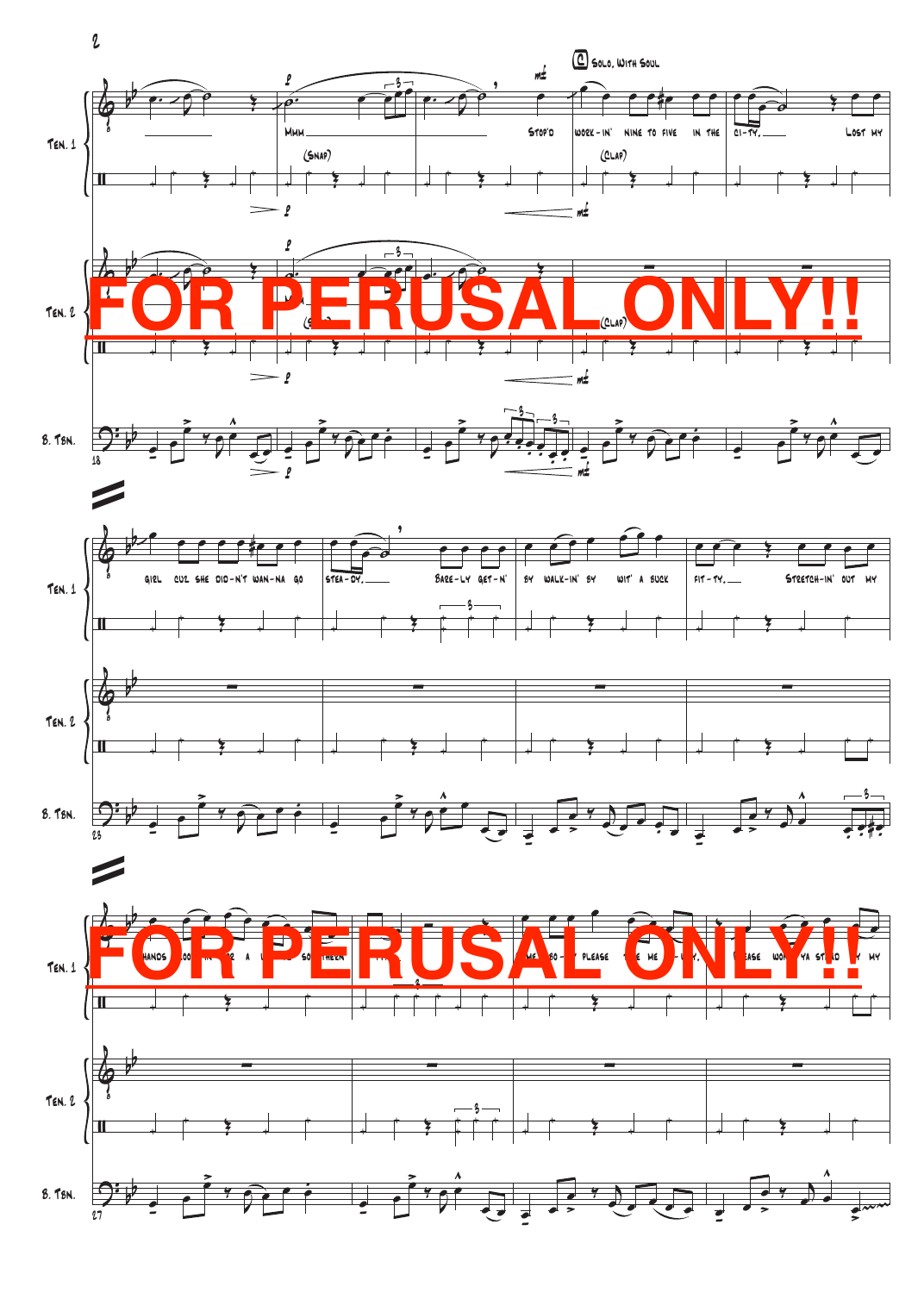

3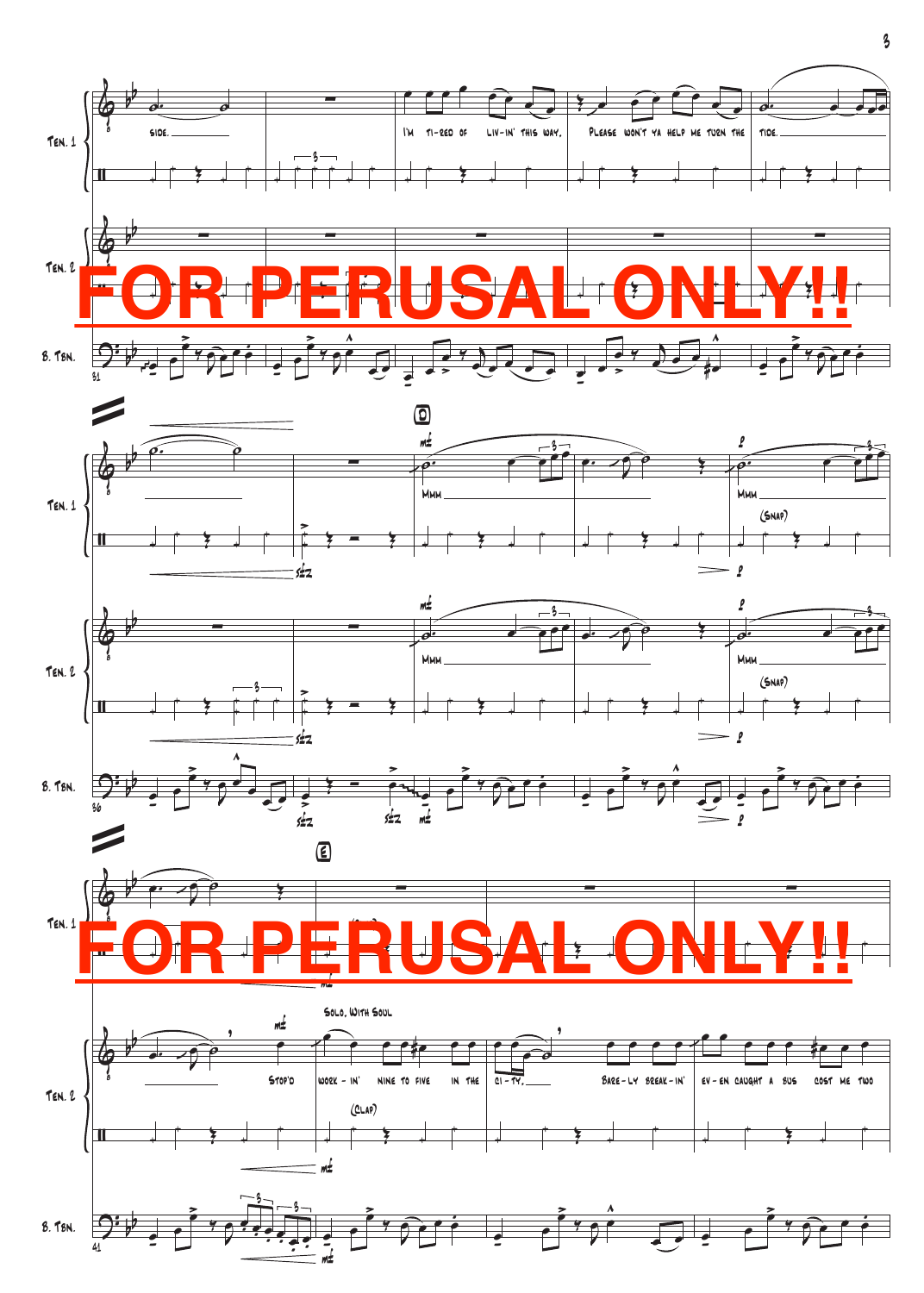

4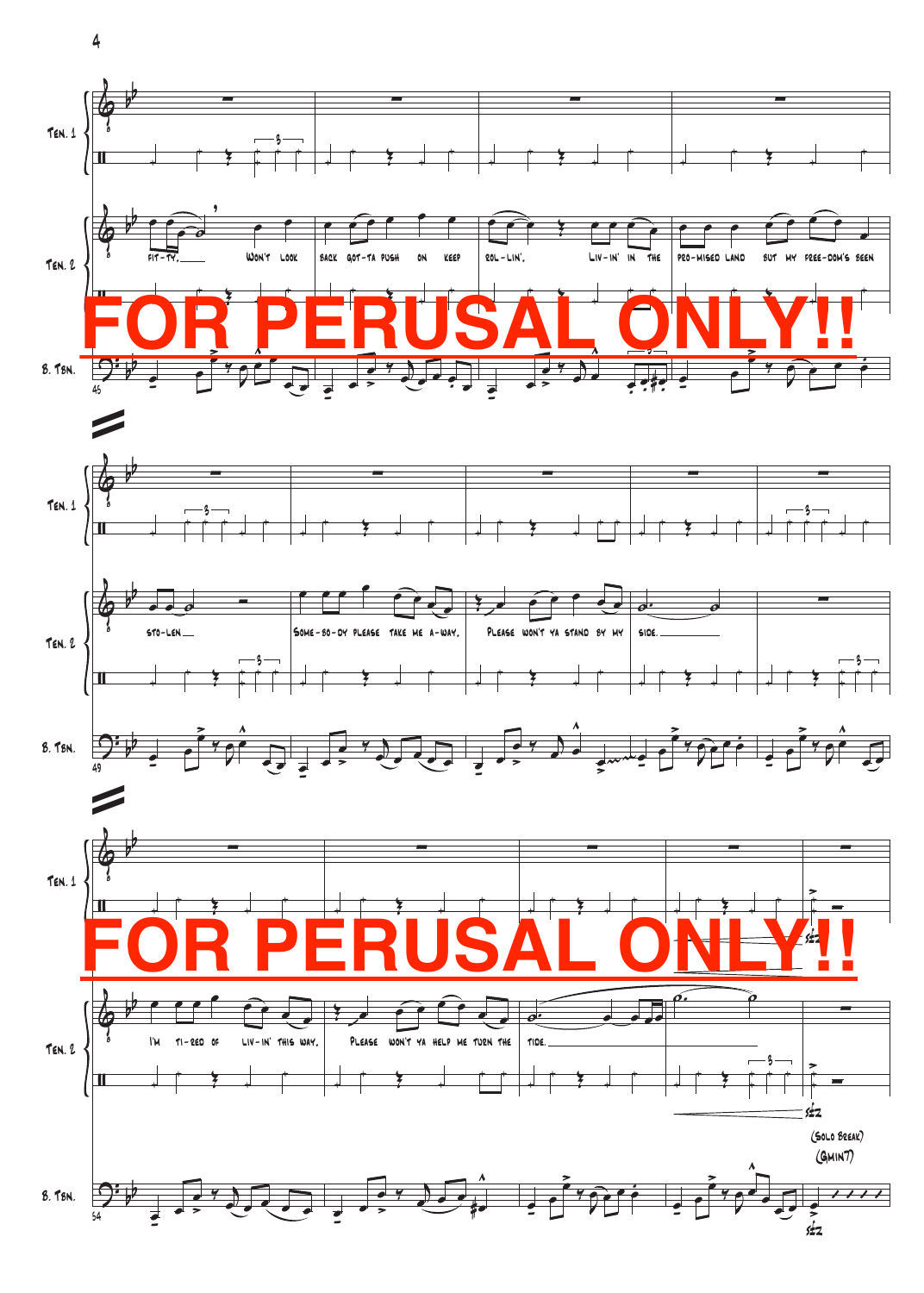